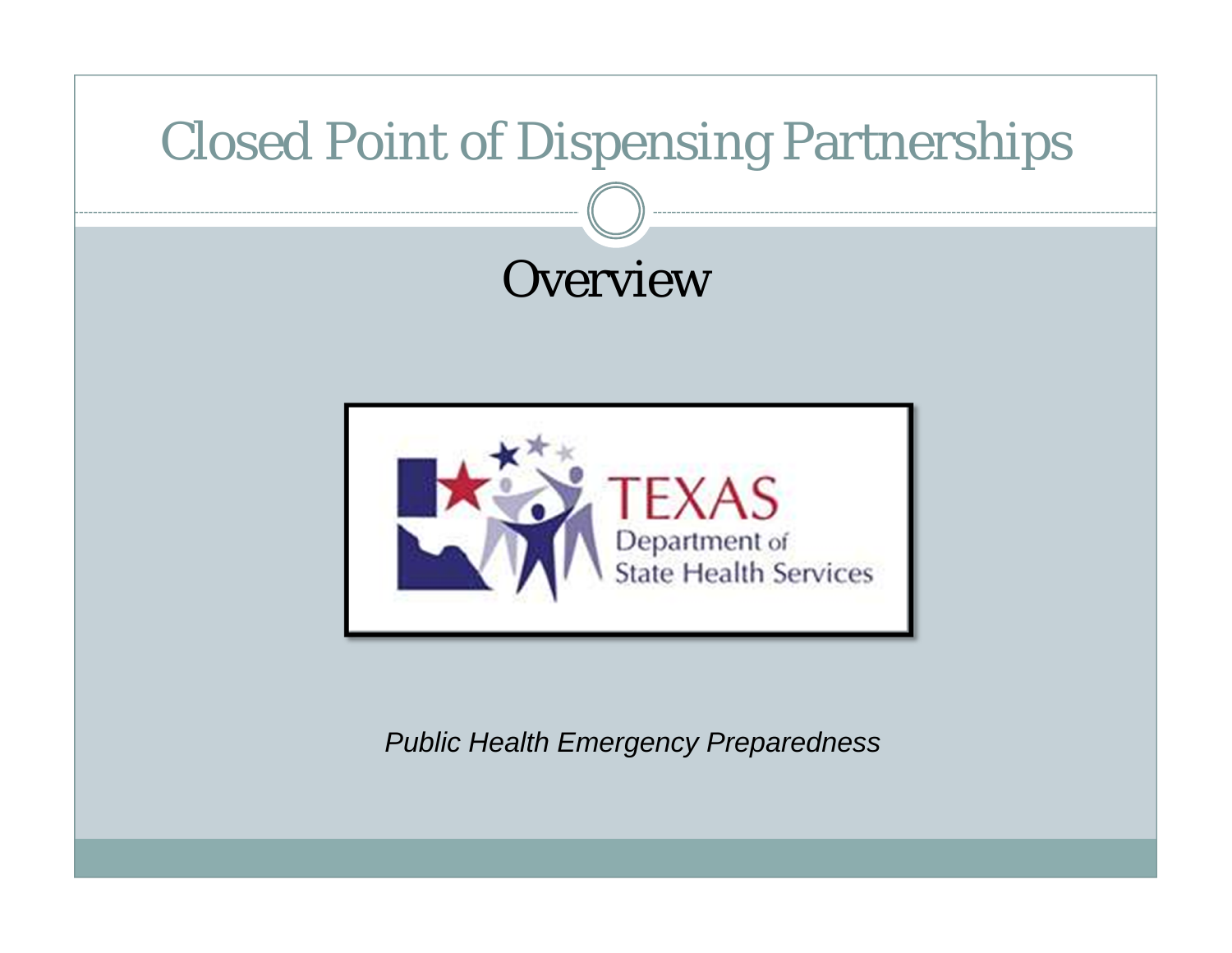#### Point of Dispensing (POD)

A Point Of Dispensing (POD) is a dispensing point for vaccinations or medications, generally used during the time of a Public Health Emergency- i.e. pandemic influenza, or a bioterrorism attack

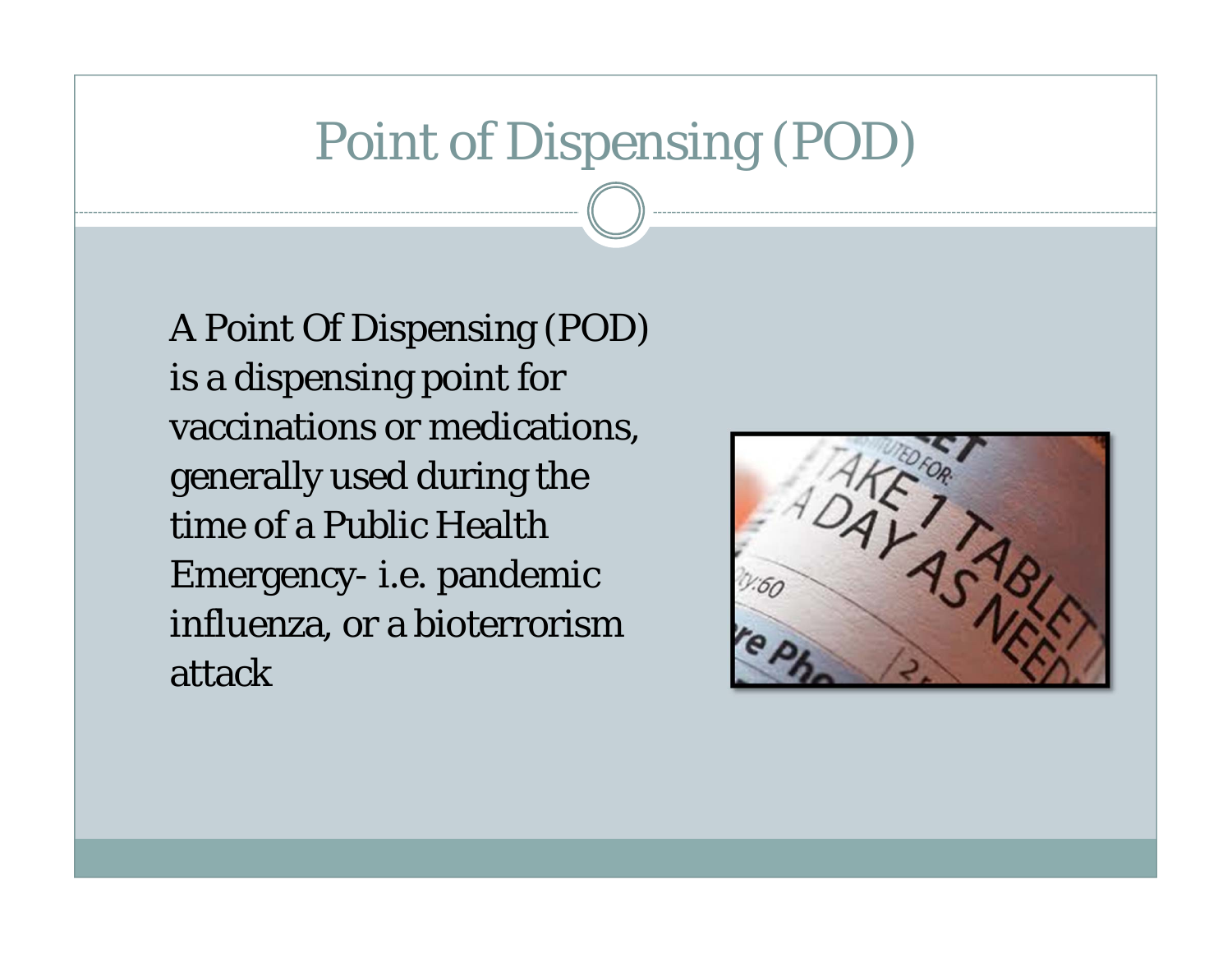# Closed vs Open POD

#### o Open- all members of community can come to

- Emphasis is on rapid dispensing of a pill or shot that ensures the **well remain well** to those in the community
- Depends upon pre-planning on a large (county- or city-wide) scale

o Closed- NOT open to community members at large, instead, it serves a very specific type of person/place

- o Nursing homes, jails, prisons
- o Large factories/warehouses
- o Need infrastructure such as medical staff
- o Depends on pre-planning on a facility- wide level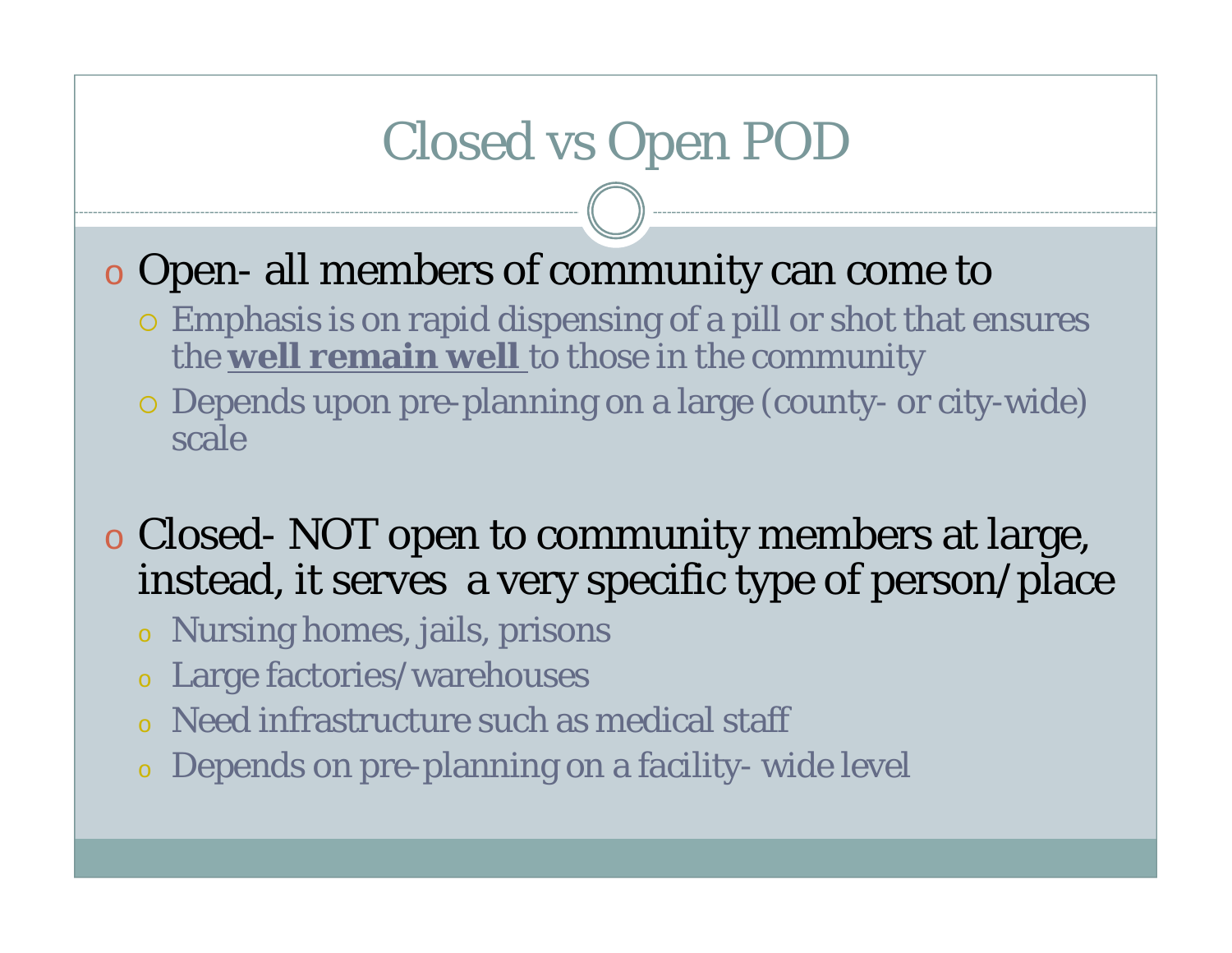### Benefits of a Closed POD

#### •Benefits the community

- Helps achieve community dispensing goal more rapidly
- Decreases the number of people at local Open PODs and/or local health facilities

#### •Benefits the organization

- Protects staff and their families
- Helps to ensure organizations' continuity of operations and resiliency
- Exhibits organizations' commitment to residents, patients, clients and employees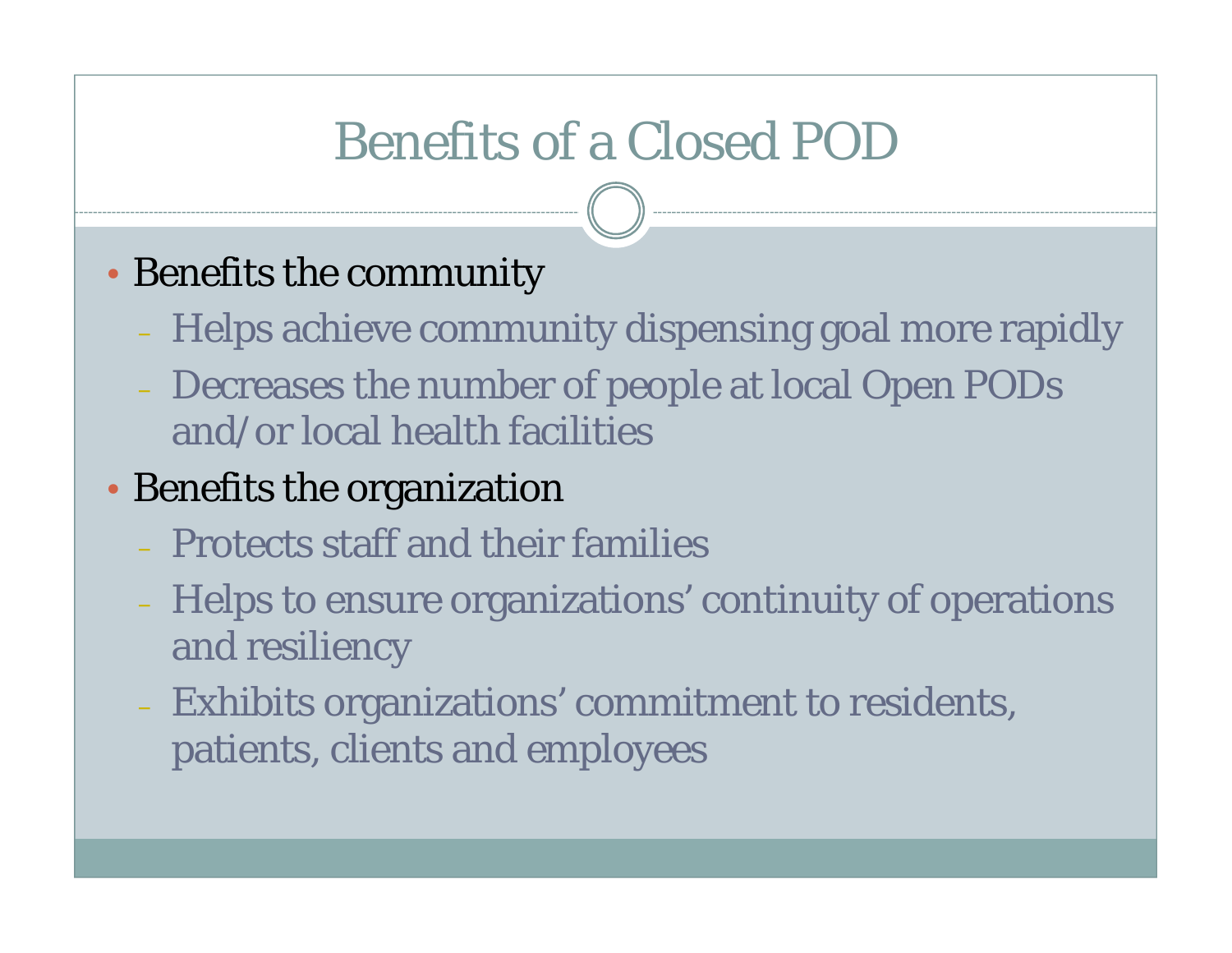# Rationale for Nursing Homes, LTC, Prison's

- Protects the residents, patients, clients or employees
	- Many of the residents/patients would enter the clinic process, only to be triaged to their PCP, due to co-morbidities
- Protects the facility
- Infrastructure already in place
	- Give pills/shots to residents every day
- Relieves the facility of the burden of transporting Residents to Community (Open) POD
	- o Keeps residents safer by not exposing them to more pathogens and moving fragile patients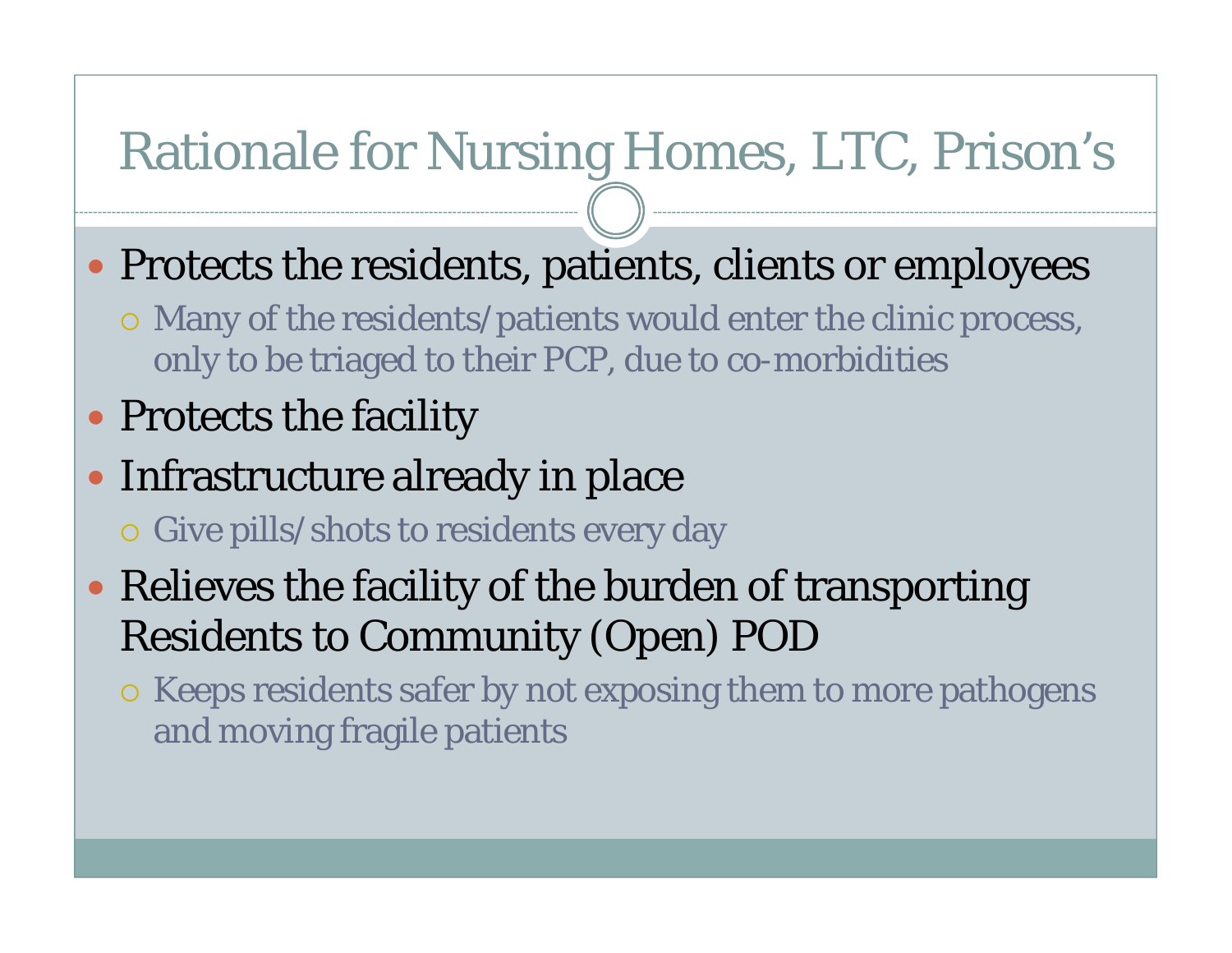### Rationale for Organizations

- Protects staff and families
- Protects the facility



- Allows for continuity of operations
- Ensures community POD's remain streamlined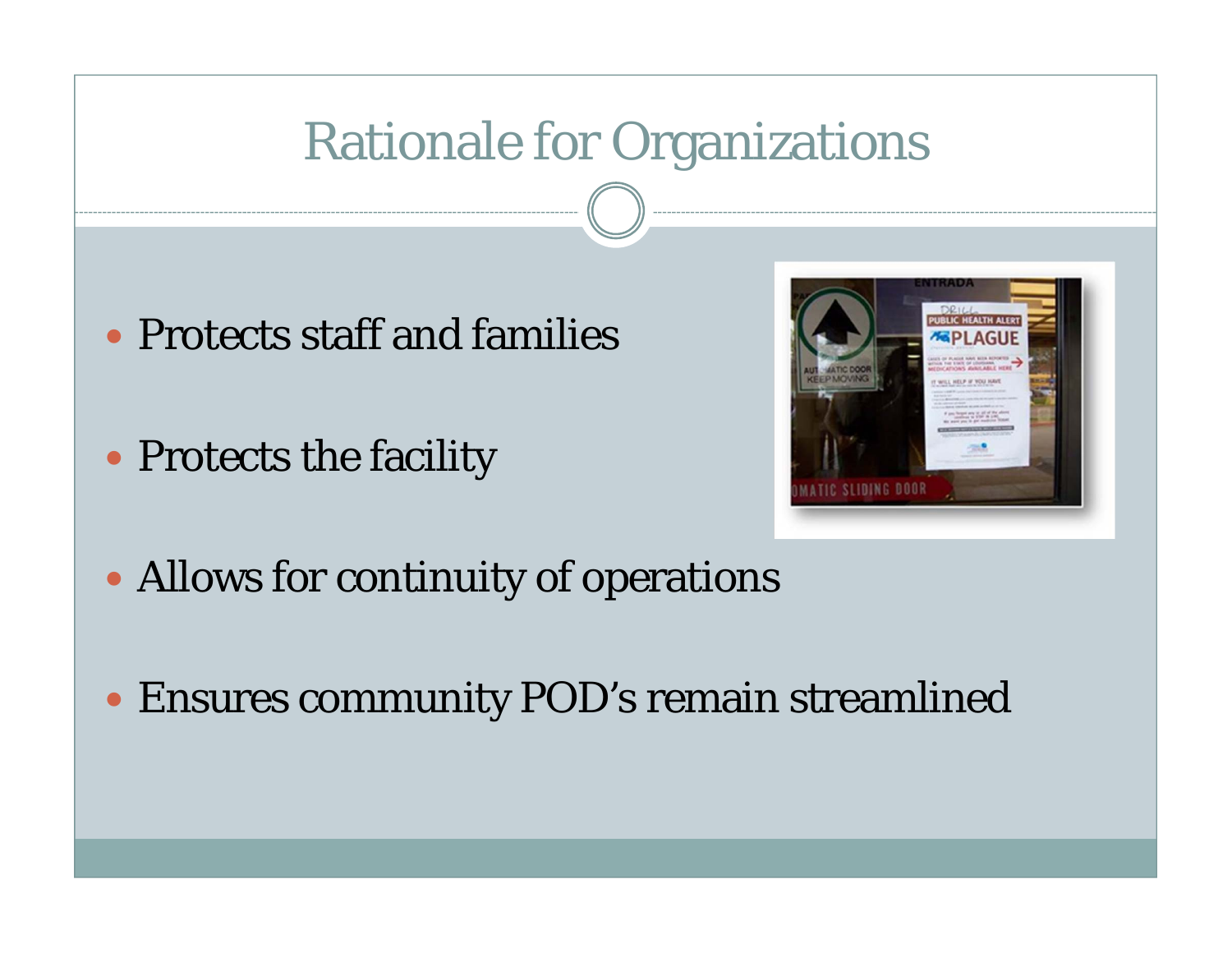#### DSHS Responsibilities

- •Assist in development of Closed POD planning
- • Provide Closed POD planning tools, templates and ongoing technical assistance
- •Provide Closed POD training and education
- • Develop guidelines to ensure safe dispensing of medication
- • Provide all medication and accompanying information sheets for dispensing
- •Provide Standing Delegation Orders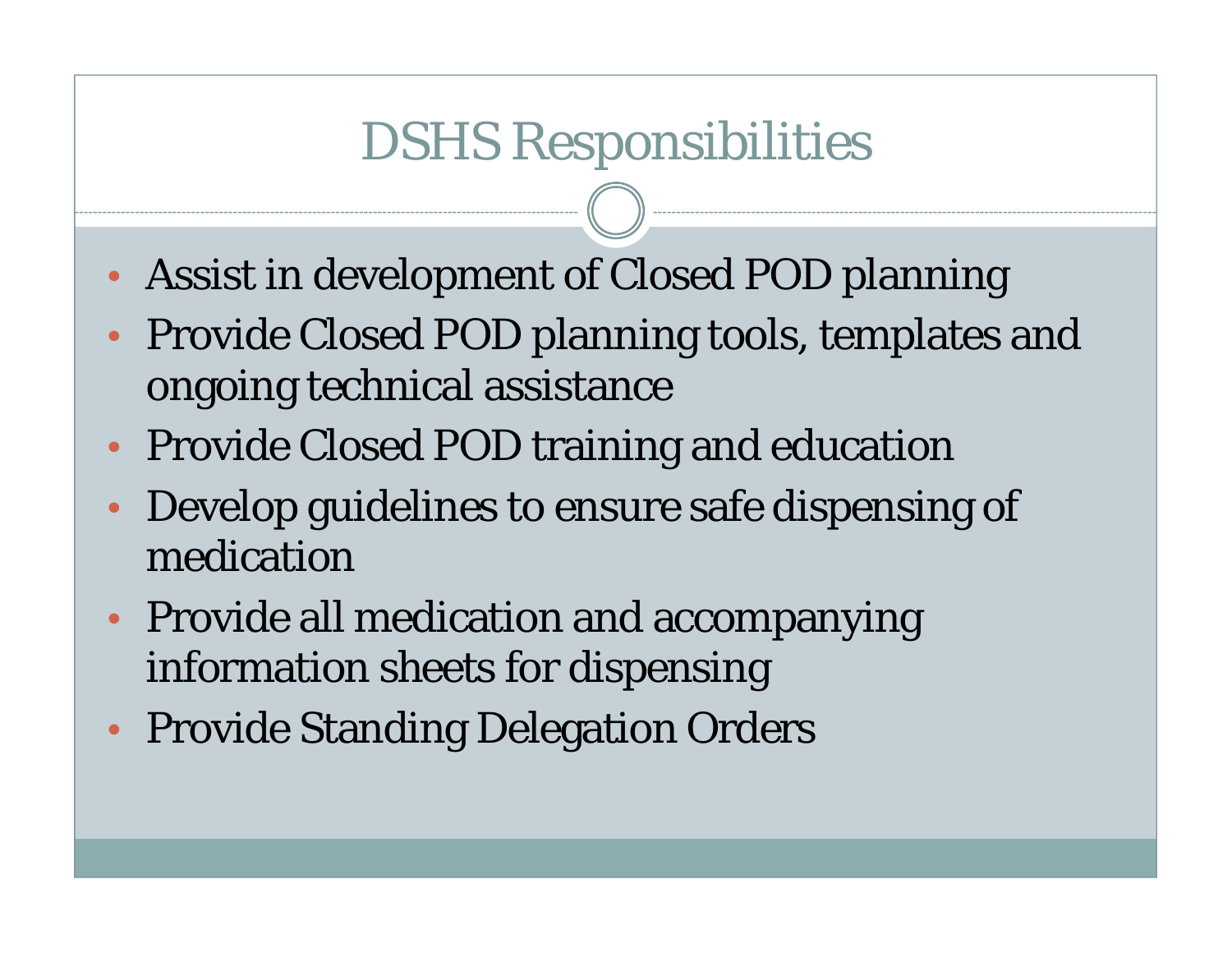### Closed POD Responsibilities

- Coordinate with local government (especially Judges and Emergency Management Coordinators) and DSHS
- Develop a Closed POD plan
	- Determine dispensing location
	- Determine storage space for medications, vaccines etc.
	- Develop procedures for the closed POD
		- $\triangleright$  Coordination with parent company and local authorities
		- $\triangleright$  Activation and/or staff recall procedures
		- Security planning
		- $\triangleright$  Receipt of medication
		- Dispensing procedures
- Provide medical staff and supplies
- •Participate in training and exercise opportunities
- •Operate a Closed POD during an emergency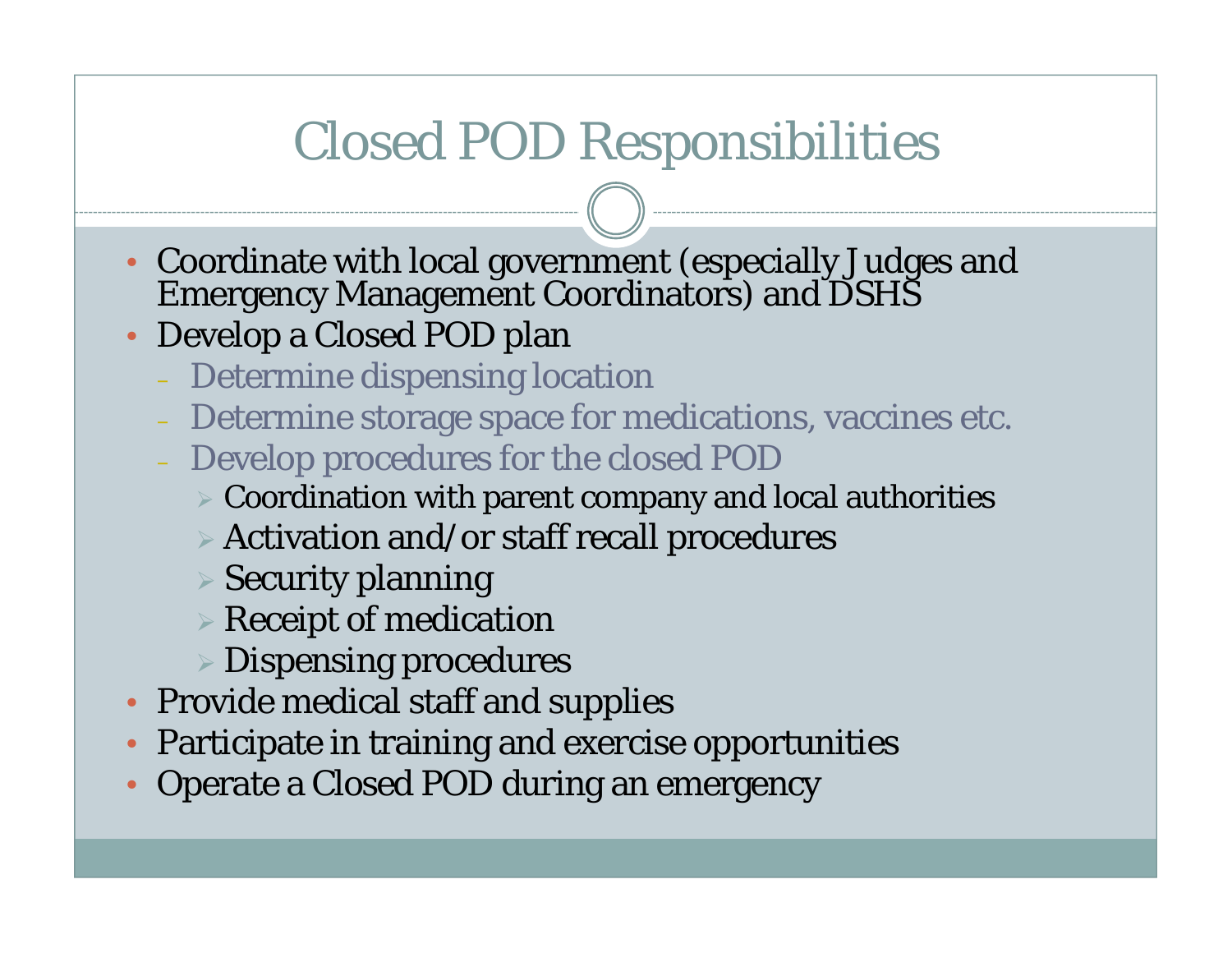# Closed POD Initiative Strategy Goals

Nursing Homes

Staggered Implementation through-out the State

- Long Term Care
- Assisted Living Homes
- Mental Institutions
- State Supported Living Centers
- TDCJ Prison facilities
- County Jails
- Private Business